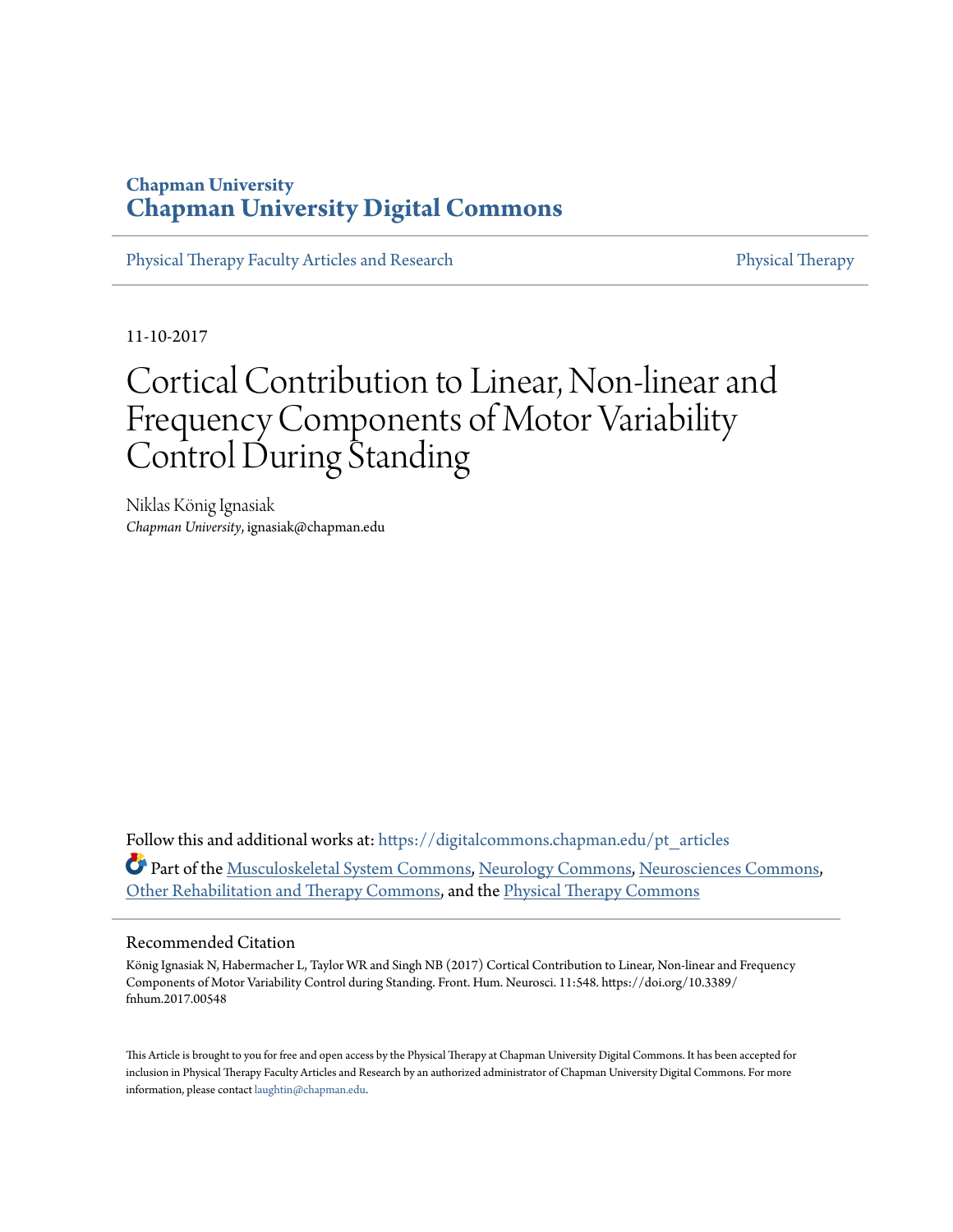## Cortical Contribution to Linear, Non-linear and Frequency Components of Motor Variability Control During Standing

#### **Comments**

This article was originally published in *Frontiers in Human Neuroscience*, volume 11, in 2017. [DOI: 10.3389/](https://doi.org/10.3389/fnhum.2017.00548) [fnhum.2017.00548](https://doi.org/10.3389/fnhum.2017.00548)

**Creative Commons License**<br> **C Q Q** 

This work is licensed under a [Creative Commons Attribution 4.0 License.](https://creativecommons.org/licenses/by/4.0/)

**Copyright**

The authors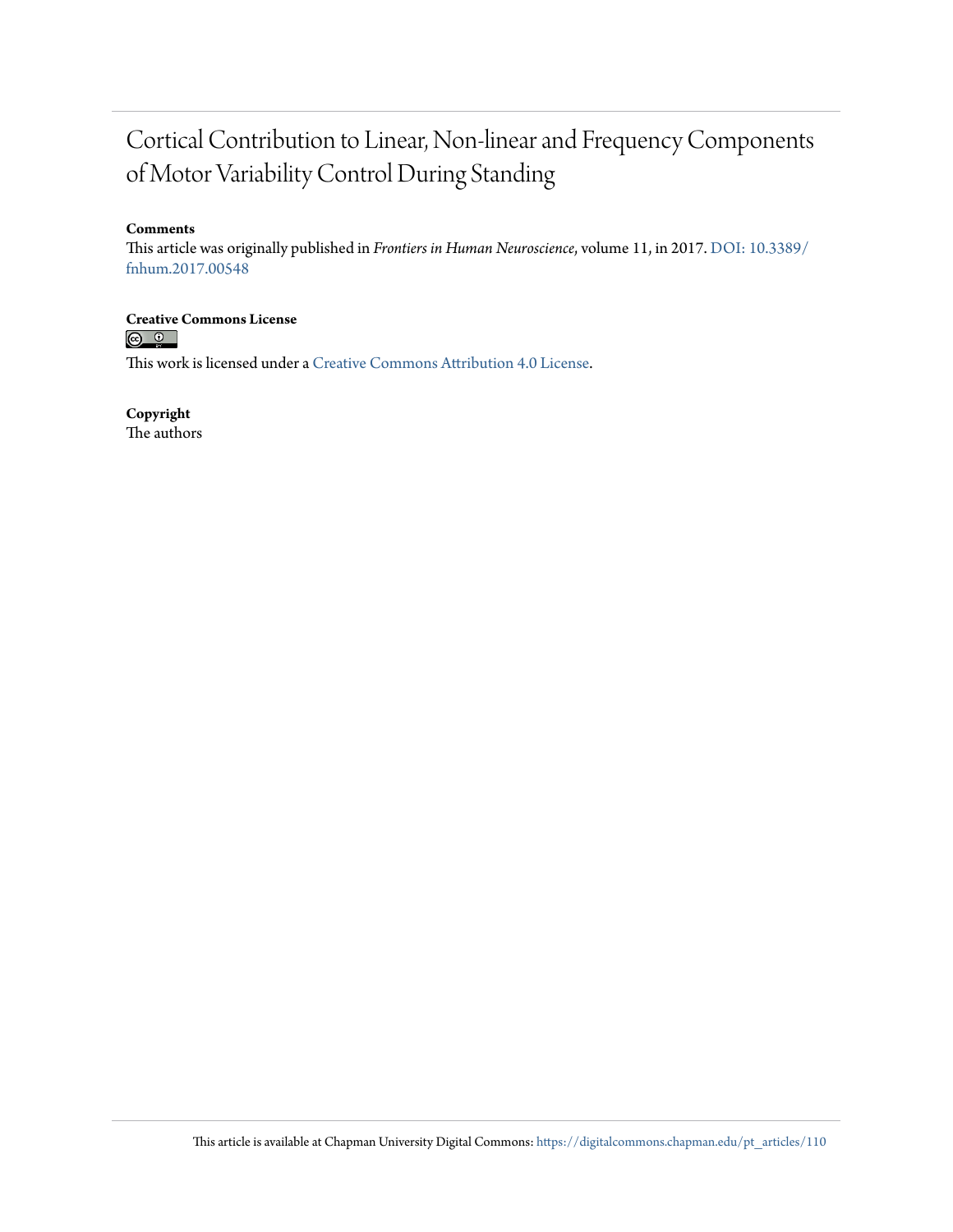



## Cortical Contribution to Linear, Non-linear and Frequency [Components of Motor Variability](https://www.frontiersin.org/articles/10.3389/fnhum.2017.00548/full) Control during Standing

#### [Niklas König Ignasiak,](http://loop.frontiersin.org/people/288983/overview) Lars Habermacher, [William R. Taylor\\*](http://loop.frontiersin.org/people/349610/overview) and [Navrag B. Singh](http://loop.frontiersin.org/people/350976/overview)

Department of Health Sciences and Technology, Institute for Biomechanics, ETH Zürich, Zürich, Switzerland

Motor variability is an inherent feature of all human movements and reflects the quality of functional task performance. Depending on the requirements of the motor task, the human sensory-motor system is thought to be able to flexibly govern the appropriate level of variability. However, it remains unclear which neurophysiological structures are responsible for the control of motor variability. In this study, we tested the contribution of cortical cognitive resources on the control of motor variability (in this case postural sway) using a dual-task paradigm and furthermore observed potential changes in control strategy by evaluating Ia-afferent integration (H-reflex). Twenty healthy subjects were instructed to stand relaxed on a force plate with eyes open and closed, as well as while trying to minimize sway magnitude and performing a "subtracting-sevens" cognitive task. In total 25 linear and non-linear parameters were used to evaluate postural sway, which were combined using a Principal Components procedure. Neurophysiological response of Ia-afferent reflex loop was quantified using the Hoffman reflex. In order to assess the contribution of the H-reflex on the sway outcome in the different standing conditions multiple mixed-model ANCOVAs were performed. The results suggest that subjects were unable to further minimize their sway, despite actively focusing to do so. The dual-task had a destabilizing effect on PS, which could partly (by 4%) be counter-balanced by increasing reliance on Ia-afferent information. The effect of the dual-task was larger than the protective mechanism of increasing Ia-afferent information. We, therefore, conclude that cortical structures, as compared to peripheral reflex loops, play a dominant role in the control of motor variability.

Keywords: Hoffman-reflex, postural sway, sample entropy, DFA, lyapunov exponent, motor output variability, cognition, dual task

#### INTRODUCTION

Motor variability is an inherent feature of all human movements and serves as an indicator for the quality of functional movement performance such as walking or standing [\(Konig et al.,](#page-8-0) [2016\)](#page-8-0). During aging, as well as in pathological cohorts, the ability to perform these fundamental functional movements is diminished, therefore confining safe mobility and consequently limiting the maintenance of an independent and self-determined life style [2001.](#page-8-1) A better understanding of the etiology as well as the control of motor variability during functional tasks is therefore

#### **OPEN ACCESS**

#### Edited by:

Stephane Perrey, Université de Montpellier, France

#### Reviewed by:

Rahul Goel, University of Houston, United States Rina Marcia Magnani, State University of Goiás, Brazil

> \*Correspondence: William R. Taylor [taylorb@ethz.ch](mailto:taylorb@ethz.ch)

Received: 26 July 2017 Accepted: 30 October 2017 Published: 10 November 2017

#### Citation:

König Ignasiak N, Habermacher L, Taylor WR and Singh NB (2017) Cortical Contribution to Linear, Non-linear and Frequency Components of Motor Variability Control during Standing. Front. Hum. Neurosci. 11:548. doi: [10.3389/fnhum.2017.00548](https://doi.org/10.3389/fnhum.2017.00548)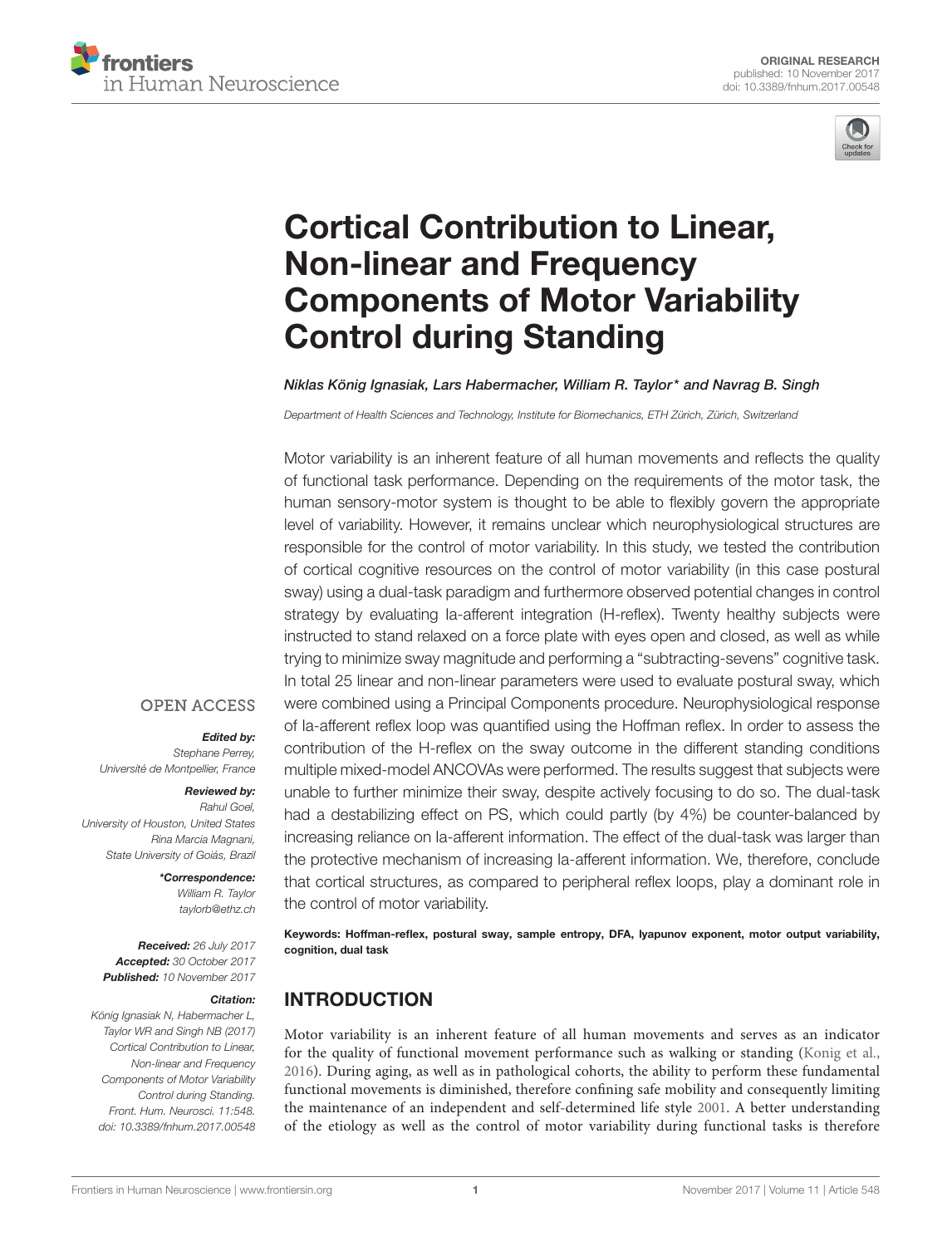imperative in order to develop adequate treatment regimens and to allow sensitive identification of pathological motor performance.

Standing balance is generally assessed by quantifying postural sway (PS)—an expression of motor variability—because of the clear relationship between the position of the body center of mass (CoM) and the base of support (BoS), which defines the biomechanical stability of a system [\(Winter, 2009\)](#page-9-0). It is therefore plausible that the primary aim of the human sensory-motor system (HSMS) is to minimize PS in order to maintain the CoM within the boundaries of the BoS, currently determined using margins of stability approach [\(Hof et al., 2005\)](#page-8-2). In this context, PS has been seen as an unwanted side-product of movement production and was thus understood to be the result of noisy signaling processes within the HSMS, including e.g., sensory perception at the receptor, information transmission via neural signaling, and motor-neuron firing [\(Faisal et al., 2008\)](#page-8-3). Consequently, the clinical interpretation of PS has been that elevated levels of postural variability are indicative of poor motor performance and pathological functioning of the HSMS. This general concept of sway-minimization has recently been refined by the notion that the HSMS might not globally aim to reduce all dimensions of motor variability, but rather only those that interfere with the success of the movement goal (Scholz and Schoner, [1999;](#page-9-1) [Todorov and Jordan, 2002\)](#page-9-2). Moreover, the HSMS might only minimize motor variability to an extent that is required to fulfill the motor task, rather than to an absolute minimum, in order to avoid excessive control efforts (Todorov and Jordan, [2002\)](#page-9-2).

More recent evidence suggests that motor variability is not necessarily the result of "erroneous" motor control processes, but instead is an important prerequisite for successful task performance. It has been postulated that an optimal level of variability is required that balances motor behavior between being excessively variable (and thus unstable) and being too rigid, and thus not sufficiently flexible for adequate motor performance [\(Stergiou et al., 2006\)](#page-9-3). To support this claim, it has been shown that motor variability changes over the course of motor learning in a U-shaped manner [\(Wilson et al., 2008;](#page-9-4) [Fetters,](#page-8-4) [2010;](#page-8-4) [Kyvelidou et al., 2013\)](#page-9-5), can be regulated depending on the requirements of the motor task at hand [\(Loram et al., 2001;](#page-9-6) Mitra and Fraizer, [2004;](#page-9-7) [Wu et al., 2014;](#page-9-8) [Pekny et al., 2015\)](#page-9-9), and might facilitate the gathering of sensory information [\(Carpenter et al.,](#page-8-5) [2010\)](#page-8-5). This notion of flexible regulation of motor variability, however, indicates that the HSMS is at least partially in control of the magnitude of motor variability that occurs during a specific motor task.

In a recent publication, we investigated the influence of peripheral Ia-afferent inputs from the Soleus muscle (SO) for the regulation of motor variability during upright standing (König et al., [2017\)](#page-8-6). Beside a small contribution of the Ia-afferent pathway, we found indirect evidence for the involvement of supraspinal structures during the regulation of motor variability. In addition, dual-task experiments provide further evidence for the involvement of cognitive resources for the control of PS [\(Woollacott and Shumway-Cook, 2002\)](#page-9-10). Here, two competing concepts of resource-competition and adaptive resource-sharing provide a possible explanation for the opposing findings of increased [\(Mitra, 2003;](#page-9-11) [Pellecchia, 2003\)](#page-9-12) or decreased (Hunter and Hoffman, [2001;](#page-8-7) [Andersson et al., 2002\)](#page-8-8) PS under dual task conditions [\(Mitra and Fraizer, 2004\)](#page-9-7). In either case, there is convincing evidence for the direct involvement of the cerebral cortex, via corticospinal pathways, for the control of standing balance [\(Jacobs and Horak, 2007\)](#page-8-9). Whether postural control is primarily governed by automatized peripheral spinal control loops or by supraspinal resources seem to depend on the demand of the postural task. It is hypothesized that in more challenging posture conditions, increased drive of supraspinal centers acts via pre-synaptic inhibition to supress automatized peripheral spinal loops [\(Taube et al., 2008a\)](#page-9-13), and thereby shift the control process from a peripheral to a cortical driven mechanism. Consequently, the investigation of cortical and peripheral control processes during different PS tasks, might help to unravel how the HSMS is able to flexibly control motor variability.

Based on the concept of optimal variability, the goal of this study was therefore to extend the previous findings on the contribution of peripheral Ia-afferents and to comparatively assess the role of cognitive resources in the control of motor variability. We hypothesized, that (i) subjects will be able to significantly reduce motor variability by increasing voluntary attention on the postural task, (ii) that this attention effect will be at least partially reduced by an additional cognitive task (thereby highlighting a role of the cerebral cortex in variability control), and (iii) that voluntary reduction of PS can be realized by presynaptic inhibition of the peripheral Ia-afferent loop. In order to address these questions, we aimed to investigate whether focusing attention on the control of PS allows sway to be voluntarily minimized, and thereby establish to what extent motor variability can be flexibly regulated by the HSMS. In complementing these measurements with a dual-task paradigm, the role of cognitive resources for this control process was assessed, hence also allowing an understanding of whether this cortical control strategy becomes effective by inhibiting automatized peripheral control mechanisms.

## METHODS

Twenty physically and mentally healthy volunteers (10 male/10 female; with mean  $\pm$  standard deviation (SD): 22.1  $\pm$  2.5 years; 174.6  $\pm$  9.3 cm; 68.9  $\pm$  12.5 kg) were recruited from the local community to perform multiple standing trials while their PS and H-reflex (HR) were evaluated. The study was approved by the institutional ethics committee and was performed in accordance with the Declaration of Helsinki. All subjects provided written informed consent prior to participation in the study.

Each participant performed five different standing conditions; standing naturally with eyes open (SNEO), standing naturally with eyes closed (SNEC), minimizing sway with eyes open (MSEO), minimizing sway with eyes closed (MSEC), and finally minimizing sway while subtracting sevens (i.e., dual task) with eyes open (DTEO). In each condition, PS was recorded during three repetitions of 1 min standing trials. In each condition, an additional standing trial was performed to assess the HR. Between trials subjects were requested to sit down on a chair in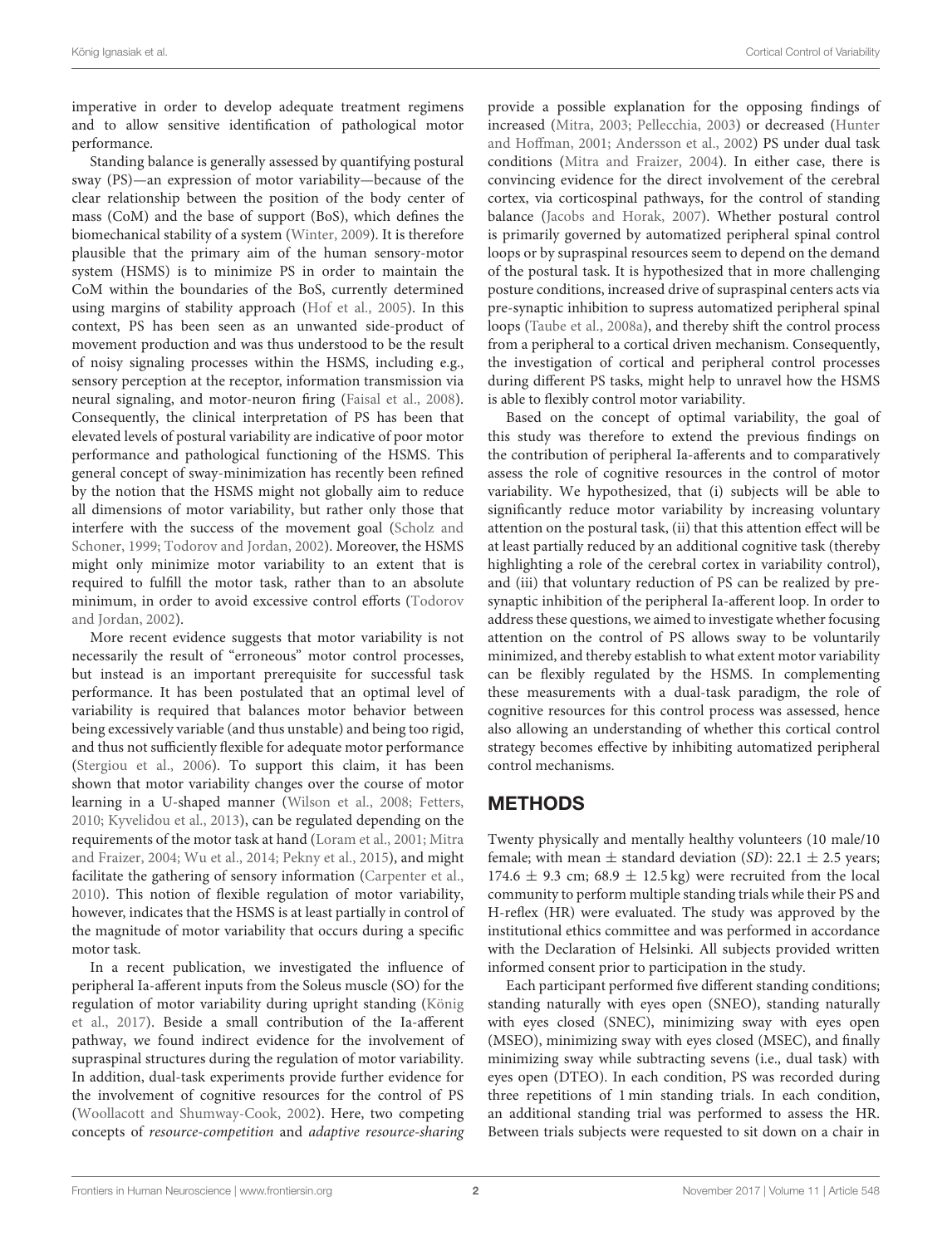order to avoid fatigue. All conditions and trials were presented in a randomized order. During trials, participants stood barefoot on a force plate (Kistler, Winterthur, Switzerland; sampling frequency 1,000 Hz), with their feet together and the arms crossed in front of the thorax. During trials with SNEO conditions, participants were requested to focus on a picture presented on the monitor placed at eye height and ∼2 m in front of the participants. During trials with minimization conditions with eyes open, namely MSEO, and DTEO conditions, participants were requested to stand as in the case of SNEO with additional instructions to try and "minimize sway as much as possible." In both MSEO and DTEO conditions, additional motivation was provided by a reward offering them 5 CHF (Swiss Francs) for every trial when participants were able to successfully maintain sway within an area of  $10 \times 10$  mm<sup>2</sup> for the entire duration of the trial. Finally, in the sway minimization with eyes closed condition, MSEC, participants were requested to stand quietly with eyes closed and try and "minimize sway as much as possible", while being offered a monitory reward of 5 CHF for every trial where they were able to maintain sway within an area of  $15 \times 15$  mm<sup>2</sup>.

At the beginning of the measurement session, subjects performed a series of 1 min familiarization trials while standing relaxed. These trials also served to identify mean AP sway for each participant. The location of the feet relative to the force plate was kept constant throughout the testing session. Afterwards, subjects received real-time visual feedback of their own PS (i.e., location of the center of pressure, CoP, in anterior/posterior, AP, and medio/lateral, ML, directions was displayed on a dartboardlike representation with the center being the mean AP and ML locations in the vertical and horizontal axes respectively) in order to make subjects aware of their own PS and to allow them to develop strategies for sway minimization. In addition to the familiarization session at the beginning of the measurement session, each subject also performed at least three training trials for only the MSEO condition, or as many as they required to feel confident to be able to actively reduce sway. Once the participants felt confident about their ability to actively reduce sway no further training was provided for the other minimization conditions, DTEO and MSEC. Finally, a full HR recruitment curve was recorded during standing in order to identify stimulation intensities at which maximum H and M amplitudes occurred. Later, during the testing trials, HRs were elicited at the ascending edge of the HR recruitment curve.

#### H-Reflex Measurements

Before placing the EMG or stimulation electrodes, relevant skin areas were shaved, abraded with preparation gel (Nuprep, NR Sign Inc., Canada), and cleaned with water to ensure a low skin impedance [\(Robinovitch et al., 2002\)](#page-9-14). The wireless EMG electrodes (Trigno, Delsys, United States) were placed on the Soleus (SO) and the Tibialis anterior (TA) muscles according to the SENIAM protocol [\(Hermens, 1999\)](#page-8-10). The HR stimulation electrode was attached while the subjects assumed a prone position. The cathode (8 mm diameter, Ag/AgCl) was moved within the popliteal fossa of the right leg until the largest Hresponse without an M-response could be evoked [\(Hermens,](#page-8-10) [1999\)](#page-8-10). Once located, this area was marked, and the electrode was fixed with tape and a non-elastic Velcro strap to prevent movement during the measurement. The anode  $(40 \times 90 \text{ mm})$ , Spes Medica, Italy) was placed 2 cm proximally of the patella on the body.

As HR response depends on the body position during PS [\(Palmieri et al., 2004\)](#page-9-15), the mean sway position in the anterior-posterior (AP) direction was set as the sway-threshold (Nexus, VICON, United Kingdom) in order to trigger the HRstimulation. Subjects were stimulated using a constant-current stimulator (DS7A, Digitimer, United Kingdom), which was only triggered when the participant swayed in an anterior direction crossing the sway-threshold value, thereby ensuring similar muscle geometry in each stimulation condition. Additionally, a minimal inter-stimulus interval of 8 s was used to avoid post-activation depression [\(Tokuno et al., 2008\)](#page-9-16). To obtain full a H/M-recruitment curve, stimulus intensity (0.5 ms squarewave-pulses) was increased in increments of 1 mA until a full recruitment curve was retrieved.

The sampling frequency of the EMG was set at 2 kHz and the signal was band-pass filtered (10–500 Hz, Butterworth 2nd order). The recording window to obtain the background EMG (bEMG), was set at 50 ms prior to each stimulus (Chen and Zhou, [2011\)](#page-8-11). The bEMG recordings as well as the H and M responses were later assessed offline using a custom code (Matlab, Mathworks, Natick, MA, USA). In order to consistently evaluate HR amplitudes at the ascending edge of the HR recruitment curve across different standing conditions, the intensity of stimulation was kept constant at 80–90% of the intensity at Hmax [\(Crone et al., 1990\)](#page-8-12). For each condition, five stimulations at this intensity were administered. After confirming absence of muscular pre-activation (bEMG: RMS < 0.05 mV) the mean of all HR amplitudes (HRX) was calculated. Furthermore, in order to ensure a constant test afferent volley, three stimulations at the intensity of M-max were randomly administered during the HR recording trials.

## Postural Sway Measurements

PS, was measured during 1 min standing trials on the force plate with no stimulation applied, according to the protocols described above. The initial and final 5 s of each trial of the CoP data were removed in order to avoid transients. Before calculating linear and frequency parameters, all data were band-pass filtered (0.75– 35 Hz, Butterworth 4th order) and detrended. PS parameters were calculated for the entire sway signal in the resultant (R) and the AP directions separately, to ensure quantification of postural sway along the dimensions of the soleus muscle's main function. In order to quantify the magnitude of PS, multiple linear parameters were quantified, including sway area, velocity, and distance of CoP travel. The frequency content of the signal was evaluated by assessing mean and median power frequency, as well as the absolute power within three frequency bands (low:  $<$  3 Hz; medium: 3–10 Hz; high: 10–30 Hz). In addition, the temporal structure of sway was assessed using three non-linear parameters. Here, the raw-data (no filter applied) was down-sampled to 100 Hz before the following parameters were calculated: alpha after detrended fluctuation analysis (DFA) [\(Konig et al., 2014\)](#page-8-13),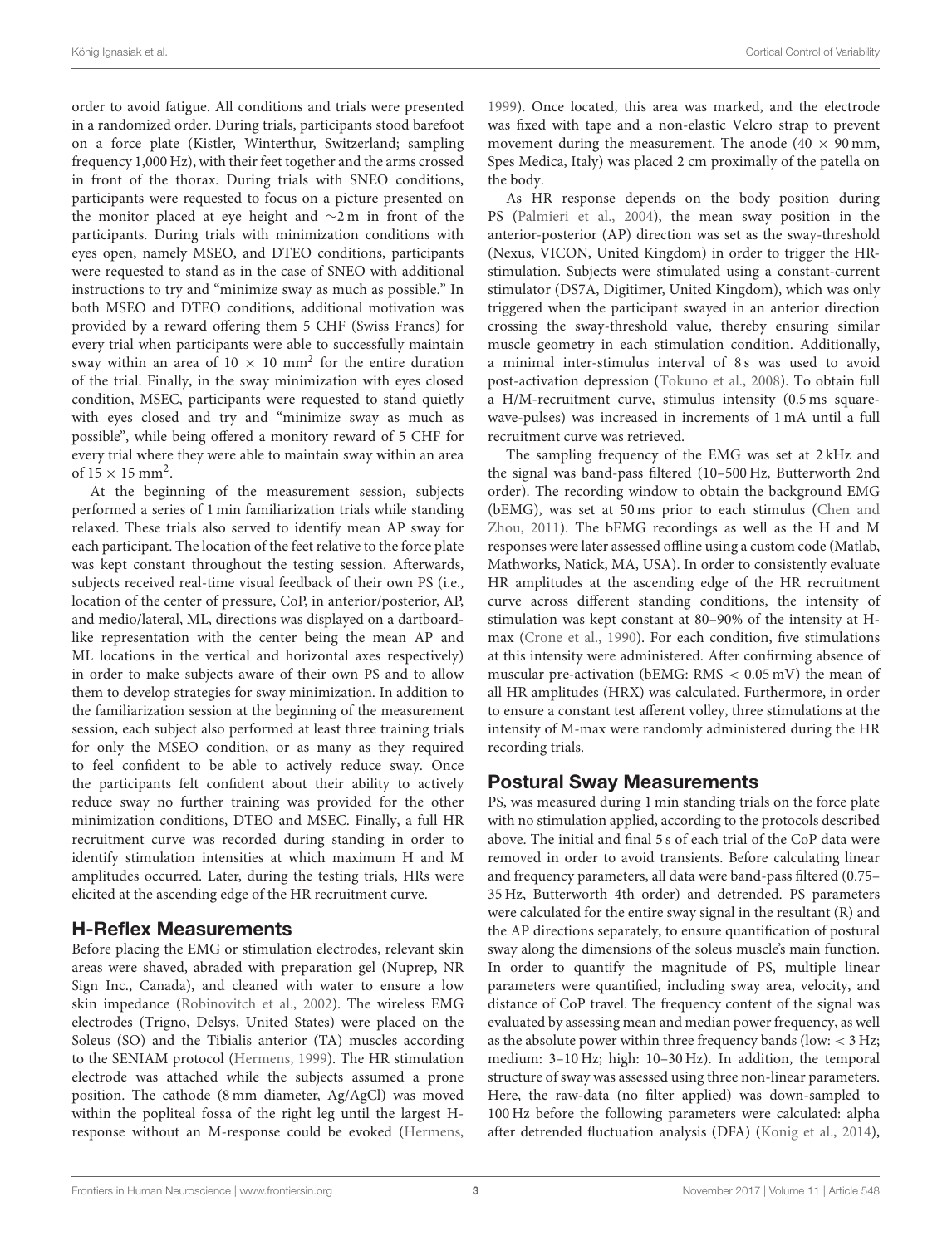sample (SE) and approximate entropy (AE) [\(Duarte and Sternad,](#page-8-14) [2008\)](#page-8-14), and largest Lyapunov exponent (LyE) [\(Yentes et al., 2013\)](#page-9-17). For the measures of SE and AE, the input parameters (vector length m = 2; tolerance  $r = 0.2 \times SD$ ) were kept constant across all trials, after confirming that results were insensitive to other m/r combinations. To determine LyE, the Wolf algorithm was applied [\(Ladislao and Fioretti, 2007\)](#page-9-18) with number of embedded dimensions (Dim) and time lag (tau), which were calculated as the sample median of all trials [\(van Schooten et al., 2013\)](#page-9-19), and kept constant ( $Dim = 5$  and tau  $= 5$ ) across all trials in order to be consistent with our previous study [\(König et al., 2017\)](#page-8-6).

## Factor Analysis

In total, 25 PS parameters were calculated. In order to reduce the dimensionality of the dataset, factor analysis (FA) using the "VARIMAX" procedure was applied, where each condition for all subjects ( $n = 20$ ) was considered to be a case (totalling 100 cases). The Kaiser-Meyer-Olkin (KMO) criterion was used to extract the appropriate number of components with Eigenvalues >1 [\(Tabachnick and Fidell, 2013\)](#page-9-20). To ensure consistency of the original measure, the following criteria were applied in order to remove individual parameters from the analysis: (a) measures of sampling adequacy  $\langle 0.5, (b)$  measures with communality  $\langle 0.5, (b) \rangle$ and (c) measures that caused complex structure (i.e., correlations >0.4 in two or more components) [\(Tabachnick and Fidell, 2013\)](#page-9-20). Z-scores of components derived from FA were used for further analysis as well as for interpretation.

#### Inferential Statistics

Three mixed-factor repeated measure ANCOVAs were conducted separately to explore the relationship between each of the three dependent sway components and the independent condition variable (five levels: SNEO, SNEC, MSEO, MSEC, DTEO). In order to investigate the contribution of the HR on the dependent variables, HRX was included as a covariate in the model. Furthermore, in order to ensure consistency of the test afferent volley, a mixed-model repeated measure ANOVA was conducted on the recorded M-max values, with conditions as fixed and subjects as random factors. The alpha level for all tests was set at 5% and post-hoc comparisons were conducted using Sidak adjustment for multiple comparisons. Values greater than three standardized scores (Z-scores) were considered to be outliers, and were removed from the analysis. All statistical analyses were performed in SPSS (SPSS 23, IBM, Armonk, NY, USA).

## RESULTS

#### Factor Analysis

After seven iterations, the final solution for the FA approach was achieved, revealing three components that loaded eight of the initial parameters (**[Table 1](#page-5-0)**). These three components explained 93% of the total variance in the initial dataset (KMO = 0.684, Bartlett-Test of sphericity  $<$  0.001). The first component included the parameters SE, AE, and LyE and was interpreted as a non-linear sway component (NSC). The second component comprised the measures of sway distance

<span id="page-5-0"></span>TABLE 1 | Summary of the retrieved FA components, displaying the communalities, explained variance by the components, and the loading of the different measures on the component.

| Parameter                    | <b>NSC</b> | <b>LSC</b> | <b>FSC</b> | <b>Communalities</b> |
|------------------------------|------------|------------|------------|----------------------|
| meanDist-R                   |            | 0.927      |            | 0.936                |
| meanDist-AP                  |            | 0.939      |            | 0.960                |
| meanFreg-R                   |            |            | 0.952      | 0.934                |
| meanFreq-AP                  |            |            | 0.955      | 0.956                |
| SE-AP                        | 0.964      |            |            | 0.963                |
| AE-AP                        | 0.966      |            |            | 0.967                |
| LyE-AP                       | 0.927      |            |            | 0.868                |
| peakVel-AP                   |            | 0.903      |            | 0.898                |
| Total variance explained (%) | 41.89      | 28.90      | 22.59      |                      |

Only loadings >0.4 are displayed. Dist, distance; Vel, Velocity; Freq, frequency; R, resultant; AP, Antero-posterior direction.

and velocity, and was interpreted as a linear sway component (LSC). The third component contained both parameters of mean frequency for the entire sway data the anterior-posterior direction and was therefore interpreted as a frequency sway component (FSC).

## Inferential Statistics

Comparison of the M-max amplitudes across conditions was not significant  $[F_{(4, 25)} = 1.07, p = 0.4]$ , indicating a consistent test afferent volley and therefore stable recruitment of Ia-afferents.

The independent condition variable had a significant effect on all three dependent variables: NSC  $[F_{(4, 23)} = 10.7, p < 0.001]$ , LSC  $[F_{(4, 23)} = 39.2, p < 0.001]$  and FSC  $[F_{(4, 21)} = 10.7, p <$ 0.001]. The post-hoc comparison revealed that NSC in the SNEO was larger than the SNEC condition ( $\Delta = 0.62$  [0.[1](#page-5-1)8-1.06]<sup>1</sup>; S.E.  $= 0.14$ ; df  $= 19.28$ ;  $p = 0.003$ ) (**[Figure 1](#page-6-0)**). NSC in the SNEC condition was lower than in all other conditions: MSEO ( $\Delta =$ 0.63 [0.19–1.06]; S.E. = 0.14; df = 23.04;  $p = 0.002$ ), MSEC ( $\Delta$  $= 0.44$  [0.28–0.85]; S.E.  $= 0.13$ ; df  $= 17.75$ ;  $p = 0.03$ ), and DTEO  $(\Delta = 0.92$  [0.42–1.41]; S.E. = 0.16; df = 23.33;  $p < 0.001$ ).

Post-hoc comparisons for the second component revealed that LSC values were lowest in the SNEO compared to all other conditions: SNEC ( $\Delta = 1.40$  [0.92-1.88]; S.E. = 0.16; df = 26.25;  $p < 0.001$ ), MSEO ( $\Delta = 0.55$  [0.14–0.97]; S.E. = 0.13; df = 23.34;  $p = 0.004$ ), MSEC ( $\Delta = 1.78$  [1.27–2.28]; S.E. = 0.17; df = 28.55;  $p < 0.001$ ), and DTEO ( $\Delta = 0.63$  [0.07–1.19]; S.E. = 0.18; df = 20.34;  $p = 0.02$ ). Furthermore, conditions with eyes closed had significant larger LSC values compared to the dual-task condition (SNEC vs. DTEO:  $\Delta = 0.77$  [0.22–1.33]; S.E. = 0.18; df = 29.55;  $p = 0.002$  MSEC vs. DTEO:  $\Delta = 1.15$  [0.58–1.72]; S.E. = 0.19; df  $= 30.21; p < 0.001$ ).

The FSC was significantly elevated in the DTEO compared to the SNEC ( $\Delta = 0.23$  [0.02–0.55]; S.E. = 0.08; df = 16.02;  $p =$ 0.03). Furthermore, there was a significant interaction effect of condition∗HRX (**[Table 2](#page-7-0)**, **[Figure 2](#page-7-1)**). During the DTEO condition the correlation between FSC and HRX was increased ( $r^2 = 0.31$ ;

<span id="page-5-1"></span> $^1$  Values in square brackets are 95% confidence intervals for the value of  $\Delta.$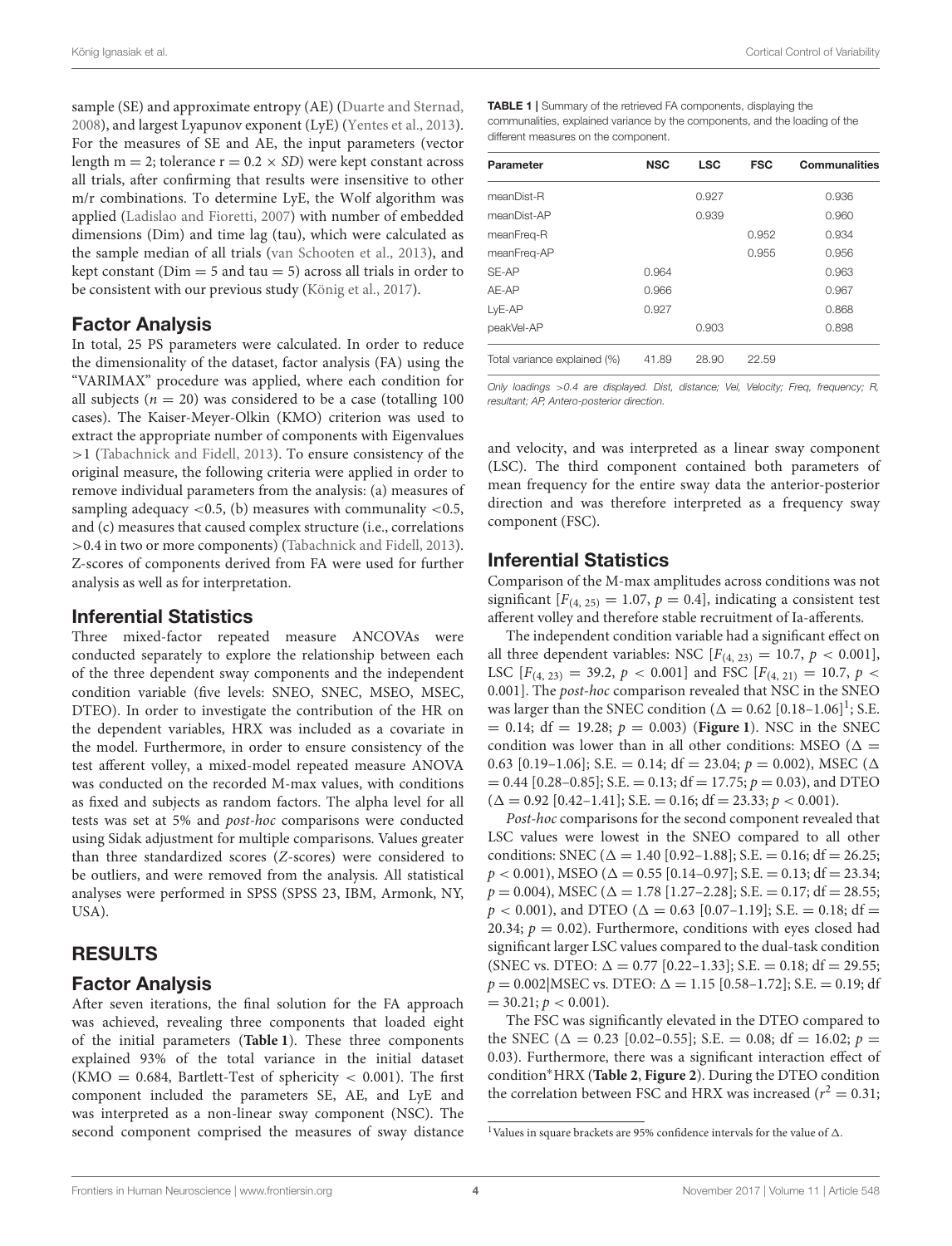

<span id="page-6-0"></span> $p = 0.01$ ) compared to the SNEO ( $r^2 = 0.19$ ;  $p = 0.07$ ) and MSEO  $(r^2 = 0.12; p = 0.16)$  conditions. The interactive effect size of condition and HRX on FSC was 0.04.

## **DISCUSSION**

The aim of this research was to investigate the contribution of peripheral Ia-afferents and assess the role of cognitive resources in controlling motor variability. We hypothesized that active attention on PS would allow subjects to reduce motor variability; that this effect is reduced by an additional cognitive dual task; and finally, that tightened control of sway is achieved by supressing other peripheral control loops (i.e., Ia-afferents). In this study, however, subjects were not able to voluntarily reduce motor output variability, as can be seen by an increase in the linear sway component, LSC, in the MSEO compared to the SNEO trials, despite financial rewards ensuring high motivation. In other studies with similar cohorts, subjects were able to voluntarily reduce PS [\(Loram et al., 2001;](#page-9-6) [Richer et al., 2017a\)](#page-9-21). However, in these studies subjects were instructed to focus on the movement around the ankle joint rather than the movement of the CoP, which might account for the inconsistent findings. It appears that the CoP movements are not simply the representations of the CoM but might also fulfill other sensory acquisition functions [\(Murnaghan et al., 2011;](#page-9-22) [Takeda et al., 2017\)](#page-9-23). Our results indicate that the healthy cohort performed standing with near-minimum variability, with the remaining variability probably resulting from the neuromuscular noise [\(Singh et al., 2012\)](#page-9-24), and therefore do not support the hypothesis of flexible motor variability control by the HSMS.

In a similar manner to LSC, there was little or no effect on the NSC between minimize sway (MS) and the SNEO trials. The NSC was comprised of the positively correlated measures SE, AE, and LyE and were therefore interpreted in a manner indicating that lower NSC values represent an increase in regularity (i.e., entropy measures) [\(Rigoldi et al., 2013;](#page-9-25) [Yentes et al., 2013;](#page-9-17) van Emmerik et al., [2016\)](#page-9-26) and stability (i.e., lyapunov exponent) [\(Stergiou et al., 2006;](#page-9-3) [Ladislao and Fioretti, 2007;](#page-9-18) van Emmerik et al., [2016\)](#page-9-26) of the PS [\(König et al., 2017\)](#page-8-6). It was expected that with increased attention during the MS conditions, PS would become more regular (i.e., lower NSC values), due to the known association between attention and sway regularity [\(Donker et al.,](#page-8-15) [2007;](#page-8-15) [Rigoldi et al., 2013;](#page-9-25) [Schniepp et al., 2013\)](#page-9-27). However, this was not the case in our study. Interestingly, a subsequent re-analysis of data with sway parameters only in AP directions revealed that LSC and NSC remained unchanged in the MS conditions. Taken together, the results of the inability to reduce LSC and the unchanged NSC in the MS trials might indicate that our subjects did not attempt to reduce PS by increasing attention on the task, but rather applied other unsuccessful strategies (on average only 2.6 out of 12 possible MS trials were performed successfully by each subject). One potential strategy might have been to increase muscular co-contraction and thereby to attempt to stiffen their posture [\(Carpenter et al., 2001;](#page-8-16) [Loram et al., 2001\)](#page-9-6). As can be seen in the LSC values, eye closure has a strong effect on PS [\(Prieto et al., 1996;](#page-9-28) [Taube et al., 2008b\)](#page-9-29). The reduction of NSC during SNEC trials might indicate a "naturally" occurring enhanced attention on PS when eyes are closed [\(Donker et al.,](#page-8-15) [2007;](#page-8-15) [Rigoldi et al., 2013;](#page-9-25) [Schniepp et al., 2013\)](#page-9-27). However, when comparing MSEO and MSEC trials to SNEO a reduction in NSC was not observed. A reduction in NSC would have implied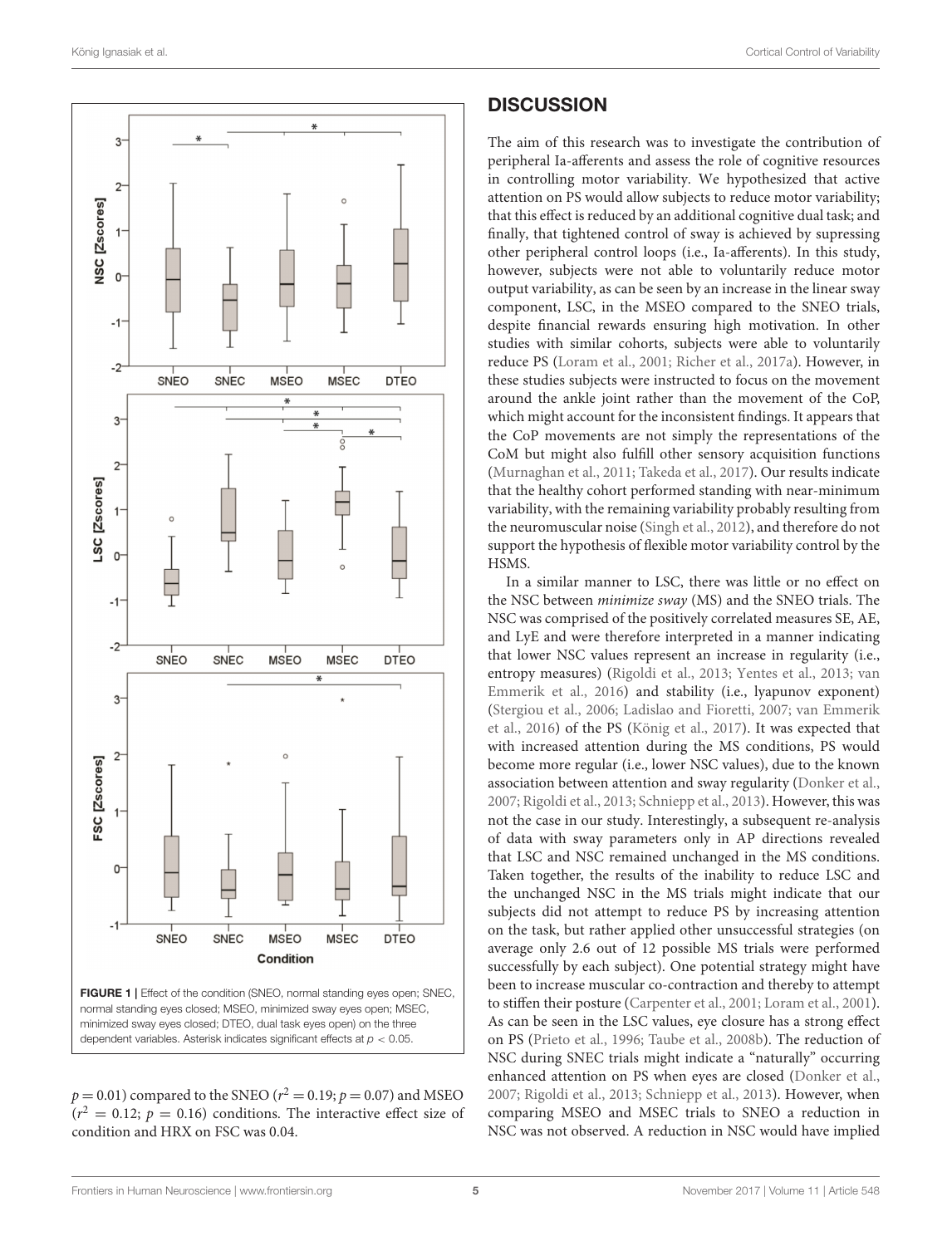<span id="page-7-0"></span>TABLE 2 | Results of the ANCOVA for repeated measures with the sway components as dependent variables, HRX as the independent variable, and condition as a fixed factor

|                 | N-Df  | <b>NSC</b> |       |       |            |         | <b>LSC</b> |       |       |            |         | <b>FSC</b> |       |       |            |                      |  |
|-----------------|-------|------------|-------|-------|------------|---------|------------|-------|-------|------------|---------|------------|-------|-------|------------|----------------------|--|
|                 |       | SS         | D-Df  | F.    | <b>SIG</b> | $n_G^2$ | SS         | D-Df  | F.    | <b>SIG</b> | $n_G^2$ | SS         | D-Df  | F.    | <b>SIG</b> | $\n  2$ <sub>G</sub> |  |
| Condition       | 4     | 9.31       | 20.64 | 12.47 | < 0.01     | 0.11    | 36.32      | 22.86 | 36.81 | < 0.01     | 0.42    | 2.97       | 19.23 | 10.99 | $<$ 0.01   | 0.04                 |  |
| <b>HRX</b>      |       | 0.01       | 67.02 | 0.01  | 0.63       | 0.00    | 0.00       | 47.64 | 0.02  | 0.89       | 0.00    | 0.01       | 67.63 | 0.46  | 0.50       | 0.00                 |  |
| Condition * HRX | 4     | 1.83       | 23.48 | 1.89  | 0.45       | 0.02    | 1.30       | 24.74 | 1.36  | 0.28       | 0.03    | 2.32       | 20.89 | 9.96  | < 0.01     | 0.04                 |  |
| Error           | 16.33 |            |       |       |            |         | 18.59      |       |       |            |         | 6.60       |       |       |            |                      |  |
| C. Total        | 85.19 |            |       |       |            |         | 88.24      |       |       |            |         | 56.69      |       |       |            |                      |  |

SS, Sum of Squares; N-df, Numerator degrees of freedom; D-df, Denominator degrees of freedom; and  $\eta_{\rm G}^2=$  Generalized eta-squared. Bold indicates significant effects at  $\rho < 0.05$ .



<span id="page-7-1"></span>increased attention via central resources [\(Donker et al., 2007;](#page-8-15) [Rigoldi et al., 2013;](#page-9-25) [Schniepp et al., 2013;](#page-9-27) [van Emmerik et al.,](#page-9-26) [2016\)](#page-9-26) and therefore no change in this parameter provides further support for the hypothesis that a peripherally originated cocontraction type control was applied when attempting to reduce sway. It is common practice to conduct quiet standing tasks under minimize sway conditions [\(Prieto et al., 1996\)](#page-9-28). However, as our participants could not effectively harness the attentional resources during MS conditions, and the fact that the knowledge of the motion of CoM is critical in actively modifying the movements of CoP, care must be taken in considering the use of minimize sway conditions.

## Effect of Dual-Task

In line with previous research, the dual-task had a significant effect on PS, as could be observed in the elevated levels of LSC in the DTEO compared to the SNEO condition [\(Mitra, 2003;](#page-9-11) [Pellecchia, 2003\)](#page-9-12). Furthermore, there was a trend of the NSC to become less regular and more unstable in the dual-task condition (i.e., larger NSC values). This is in line with the hypothesis that entropy measures quantify the involvement of attention for the postural task and as the attentional resources were used for the

subtracting task and could not be allocated for the control of posture (i.e., resource-competition) (Woollacott and Shumway-Cook, [2002;](#page-9-10) [Mitra and Fraizer, 2004;](#page-9-7) [Donker et al., 2007;](#page-8-15) Rigoldi et al., [2013;](#page-9-25) [Schniepp et al., 2013\)](#page-9-27). However, contrary to the results presented here, it has also been reported that cognitive load might decrease linear sway magnitude (Hunter and Hoffman, [2001;](#page-8-7) [Andersson et al., 2002\)](#page-8-8). It has been argued that this might be achieved by a shift toward a more "automatized" control of sway, together with a higher frequency sway pattern [\(Wulf et al., 2001;](#page-9-30) [Richer et al., 2017b\)](#page-9-31). Furthermore, it has been shown that this process might be more effective in improving postural stability compared to the active attentionbased reduction in sway [\(Richer et al., 2017b\)](#page-9-31). In either case, no consensus has been reached whether additional cognitive dualtask loads during postural tasks are purely destabilizing due to resource-competition or alternatively, facilitates the performance of the cognitive task (i.e., adaptive resource-sharing) (Mitra and Fraizer, [2004\)](#page-9-7). In this interpretation, the elevated level of LSC in the dual-task condition would not be understood as the lack of control resources, but rather the result of "deliberate" sway increase in order to facilitate the cognitive task. However, it has been argued that a "deliberate" increase in PS might only occur during supra-postural tasks, such as those that require precise perceptual information acquisition [\(Stoffregen et al., 2007\)](#page-9-32). Furthermore, some of the study participants reportedly found it difficult to focus on the dual cognitive load while simultaneously managing to maintain posture. Therefore, it would appear that perception is unlikely to facilitate the cognitive subtraction task, rather the increase in LSC during DTEO could be interpreted as a destabilizing effect due to resource-competition.

## Role of Ia-Afferent Information

The integration of Ia-afferent information for the control of balance was quantified by the HRX. It was hypothesized that an elevated drive of cognitive resources by voluntary attention on the postural task would suppress the integration of simple peripheral reflex loops. In the current study, no posture stabilizing effect through additional cognitive resources was achieved (compare SN to MS trials) and thus no effect of facilitation or inhibition on the reflex pathway occurred. However, the ANCOVA revealed a significant interaction effect between condition and HRX for the FSC. The change of regression slope between FSC and HRX is therefore indicative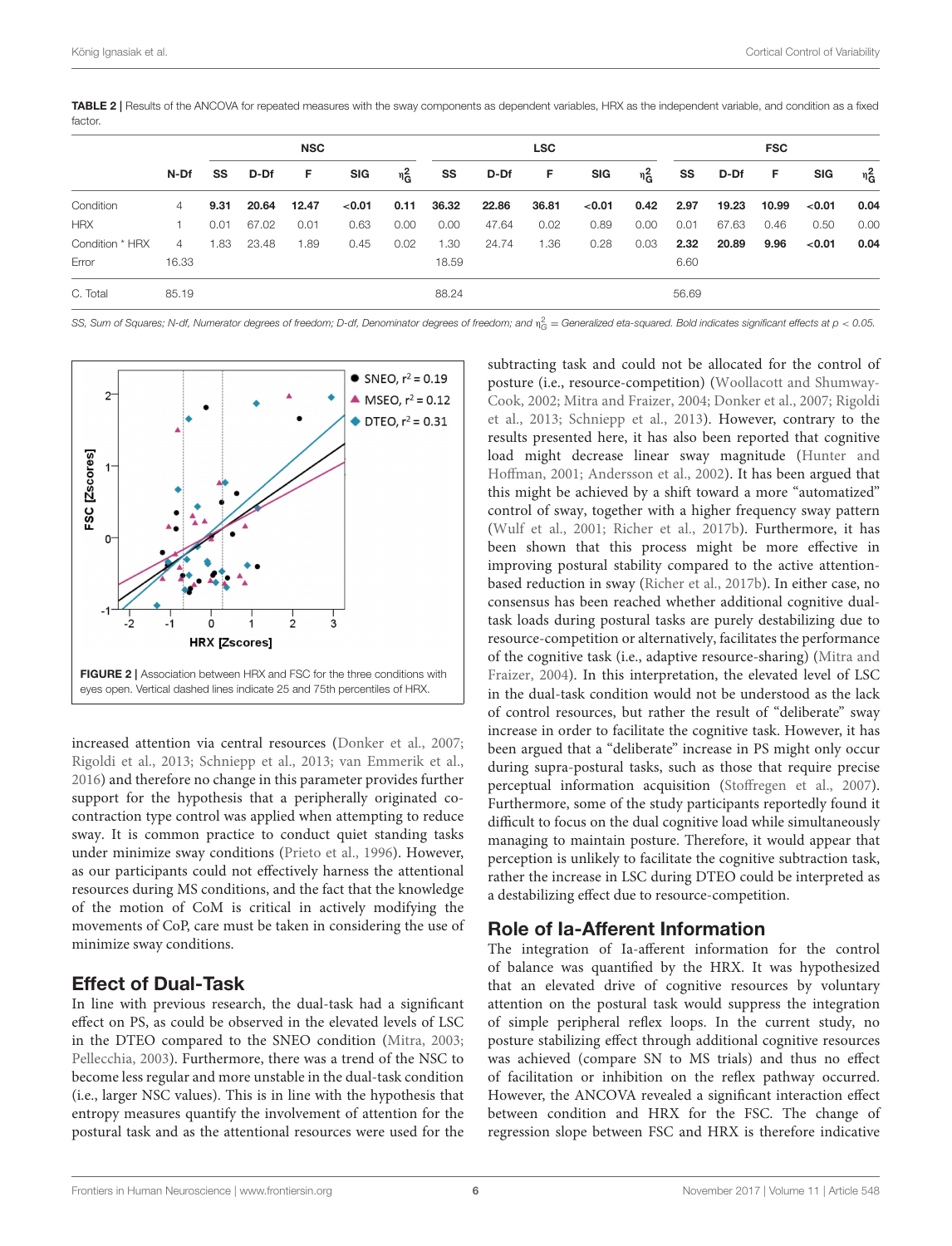of a change in control strategy, since the relationship between the two variables changes. Here, it appears that in the DTEO condition, the association between FSC and HRX is larger than in other conditions. The positive correlation indicates that a larger HRX is associated with a higher mean sway frequency. Sway frequency, in return, is inversely associated with sway magnitude (c.f. LSC and FSC for EO and EC trials) [\(Carpenter et al., 2001;](#page-8-16) [Wulf et al., 2001;](#page-9-30) [Richer et al., 2017b\)](#page-9-31). Therefore, HRX serves in a mediating manner to minimize the destabilizing effects of the cognitive dual-task on PS (i.e., increase in LSC). The generalized effect size of HRX on FSC was small, with an etasquare value of 0.04. This contribution of Ia-afferent information on postural performance is, however, strikingly similar to the results of a previous study (also 4%) in which increased reliance on Ia-afferents balanced out the destabilizing effects of eye closure [\(König et al., 2017\)](#page-8-6). Therefore, it appears that increased reliance on Ia-afferents can in general counter-balance postural destabilizing effects by∼ 4%. While a 4% contribution might appear small, its relevance lies in the fact that this contribution is occurring from one muscle. While maintaining balance during MS conditions, participants likely resorted to a co-activation control strategy. It is likely that evaluating coactivations from multiple muscles in both legs might provide a better understanding of how posture is maintained (Danna-Dos-Santos et al., [2007,](#page-8-17) [2015;](#page-8-18) [Saffer et al., 2008;](#page-9-33) Boonstra et al., [2015\)](#page-8-19) and finally, how co-activation of multiple muscles influences the contribution of overall Ia-loops toward postural control.

## **REFERENCES**

- <span id="page-8-1"></span>(2001). Guideline for the prevention of falls in older persons. American Geriatrics Society British Geriatrics Society, and American Academy of Orthopaedic Surgeons Panel on Falls Prevention. J. Am. Geriatr. Soc. 49, 664-672. doi: [10.1046/j.1532-5415.2001.49115.x](https://doi.org/10.1046/j.1532-5415.2001.49115.x)
- <span id="page-8-8"></span>Andersson, G., Hagman, J., Talianzadeh, R., Svedberg, A., and Larsen, H. C. (2002). Effect of cognitive load on postural control. Brain Res. Bull. 58, 135–139. doi: [10.1016/S0361-9230\(02\)00770-0](https://doi.org/10.1016/S0361-9230(02)00770-0)
- <span id="page-8-19"></span>Boonstra, T. W., Danna-Dos-Santos, A., Xie, H.–B., Roerdink, M., Stins, J. F., and Breakspear, M. (2015). Muscle networks: connectivity analysis of EMG activity during postural control. Sci. Rep. 5:17830. doi:10.1038/srep17830
- <span id="page-8-16"></span>Carpenter, M. G., Frank, J. S., Silcher, C. P., and Peysar, G. W. (2001). The influence of postural threat on the control of upright stance. Exp. Brain Res. 138, 210–218. doi: [10.1007/s002210100681](https://doi.org/10.1007/s002210100681)
- <span id="page-8-5"></span>Carpenter, M. G., Murnaghan, C. D., and Inglis, J. T. (2010). Shifting the balance: evidence of an exploratory role for postural sway. Neuroscience 171, 196–204. doi: [10.1016/j.neuroscience.2010.08.030](https://doi.org/10.1016/j.neuroscience.2010.08.030)
- <span id="page-8-11"></span>Chen, Y. S., and Zhou, S. (2011). Soleus H-Reflex and its relation to static postural control. Gait Posture 33, 169–178. doi: [10.1016/j.gaitpost.2010.12.008](https://doi.org/10.1016/j.gaitpost.2010.12.008)
- <span id="page-8-12"></span>Crone, C., Hultborn, H., Mazières, L., Morin, C., Nielsen, J., and Pierrot-Deseilligny, E. (1990). Sensitivity of monosynaptic test reflexes to facilitation and inhibition as a function of the test reflex size: a study in man and the cat. Exp. Brain Res. [81, 35–45. doi: 10.1007/BF002](https://doi.org/10.1007/BF00230098) 30098
- <span id="page-8-17"></span>Danna-Dos-Santos, A., Degani, A. M., Boonstra, T. W., Mochizuki, L., Harney, A. M., Schmeckpeper, M. M., et al. (2007). Muscle modes and synergies during voluntary body sway. Exp. Brain Res. 179, 533–550. doi: [10.1007/s00221-006-0812-0](https://doi.org/10.1007/s00221-006-0812-0)
- <span id="page-8-18"></span>Danna-Dos-Santos, A., Degani, A. M., Boonstra, T. W., Mochizuki, L., Harney, A. M., Schmeckpeper, M. M., et al. (2015). The influence of visual information

Although the study had a moderate sample size and some participants reportedly found dual-task paradigm challenging to manage, our results clearly showed that voluntary focus on minimizing PS did not lead to a further reduction of the magnitude or temporal structure of motor variability, suggesting that the healthy young subjects in this study performed standing with minimum or near-minimum motor variability in the SNEO condition. However, during the dual-task paradigm, a destabilizing effect on the balance was observed, which indirectly indicates a contribution of cognitive resources on the control of motor variability. Here, enhanced reliance on Ia-afferent information can reduce these destabilizing effects by up to 4%, which has been supported previously by similar findings on the contribution of this reflex loop on motor variability control. Comparatively, the destabilizing effect of the dual-task was larger than the protective effect of the Ia-afferent loop, which ultimately indicates a dominant role of cortical compared to peripheral neurophysiological resources for motor variability control.

## AUTHOR CONTRIBUTIONS

All authors listed have made a substantial, direct and intellectual contribution to the work, and approved it for publication.

## ACKNOWLEDGMENTS

The authors thank the volunteering participants as well as PD Dr. de Bruin for providing supporting equipment.

on multi-muscle control during quiet stance: a spectral analysis approach. Exp. Brain Res. 233, 657–669. doi: [10.1007/s00221-014-4145-0](https://doi.org/10.1007/s00221-014-4145-0)

- <span id="page-8-15"></span>Donker, S. F., Roerdink, M., Greven, A. J., and Beek, P. J. (2007). Regularity of center-of-pressure trajectories depends on the amount of attention invested in postural control. Exp. Brain Res. 181, 1–11. doi: [10.1007/s00221-007-0905-4](https://doi.org/10.1007/s00221-007-0905-4)
- <span id="page-8-14"></span>Duarte, M., and Sternad, D. (2008). Complexity of human postural control in young and older adults during prolonged standing. Exp. Brain Res. 191, 265–276. doi: [10.1007/s00221-008-1521-7](https://doi.org/10.1007/s00221-008-1521-7)
- <span id="page-8-3"></span>Faisal, A. A., Selen, L. P., and Wolpert, D. M. (2008). Noise in the nervous system. Nat. Rev. Neurosci. 9, 292–303. doi: [10.1038/nrn2258](https://doi.org/10.1038/nrn2258)
- <span id="page-8-4"></span>Fetters, L. (2010). Perspective on variability in the development of human action. Phys Ther. 90, 1860–1867. doi: [10.2522/ptj.2010090](https://doi.org/10.2522/ptj.2010090)
- <span id="page-8-10"></span>Hermens, H. J. (1999). SENIAM: The State of the Art on Signal Processing Methods for Surface Electromyography. Roessingh Research and Development b.v. Enschede: Roessingh Research and Development.
- <span id="page-8-2"></span>Hof, A. L., Gazendam, M. G., and Sinke, W. E. (2005). The condition for dynamic stability. J. Biomech. 38, 1–8. doi: [10.1016/j.jbiomech.2004.03.025](https://doi.org/10.1016/j.jbiomech.2004.03.025)
- <span id="page-8-7"></span>Hunter, M. C., and Hoffman, M. A. (2001). Postural control: visual and cognitive manipulations. Gait Posture 13, 41–48. doi: [10.1016/S0966-6362\(00\)00089-8](https://doi.org/10.1016/S0966-6362(00)00089-8)
- <span id="page-8-9"></span>Jacobs, J. V., and Horak, F. B. (2007). Cortical control of postural responses. J. Neural Transm. 114, 1339–1348. doi: [10.1007/s00702-007-0657-0](https://doi.org/10.1007/s00702-007-0657-0)
- <span id="page-8-6"></span>König, N., Ferraro, M. G., Baur, H., Taylor, W. R., and Singh, N. B. (2017). What is the contribution of Ia-afference for regulating motor output variability during standing? Front. Hum. Neurosci[. 11:87. doi: 10.3389/fnhum.2017.](https://doi.org/10.3389/fnhum.2017.00087) 00087
- <span id="page-8-13"></span>Konig, N., Taylor, W. R., Armbrecht, G., Dietzel, R., and Singh, N. B. (2014). Identification of functional parameters for the classification of older female fallers and prediction of "first-time" fallers. J. R. Soc. Interface 11:20140353. doi: [10.1098/rsif.2014.0353](https://doi.org/10.1098/rsif.2014.0353)
- <span id="page-8-0"></span>Konig, N., Taylor, W. R., Baumann, C. R., Wenderoth, N., and Singh, N. B. (2016). Revealing the quality of movement: a meta-analysis review to quantify the